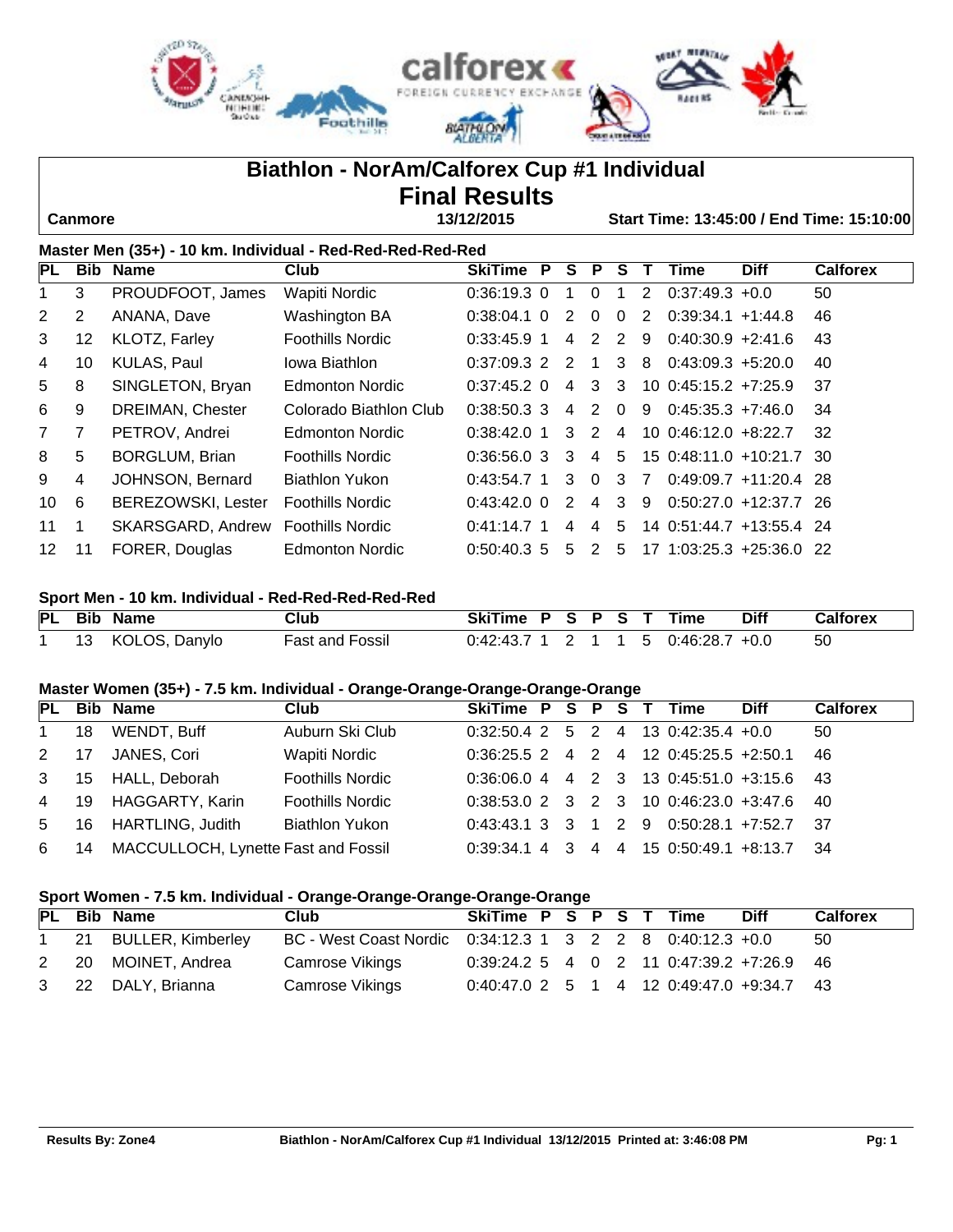#### **Dev 2 - Boys - 6.25 km. Individual - Pink-Pink-Pink-Pink-Pink**

| PL             |    | <b>Bib Name</b>          | Club                           | <b>SkiTime P</b> | P              | P              | <b>P</b>       | Т              | <b>Time</b>              | <b>Diff</b> | <b>Calforex</b> |
|----------------|----|--------------------------|--------------------------------|------------------|----------------|----------------|----------------|----------------|--------------------------|-------------|-----------------|
| 1              | 34 | <b>SKARSGARD, Erik</b>   | <b>Foothills Nordic</b>        | $0:22:53.8$ 0    | 1              | $\mathbf 0$    | $\mathbf 0$    | 1              | $0:23:33.8 +0.0$         |             | 50              |
| $\overline{2}$ | 46 | MALKINSON, Sam           | <b>Foothills Nordic</b>        | $0:23:35.1$ 2    | 1              | 0              | 2              | 5              | $0:26:55.1 + 3:21.3$     |             | 46              |
| 3              | 27 | <b>GROENEVELD, Will</b>  | <b>Calgary Biathlon Racers</b> | $0:23:32.1$ 3    | 1              | 0              | 3              | 7              | $0:28:12.1 + 4:38.3$     |             | 43              |
| 4              | 44 | POON, Sam                | <b>Edmonton Nordic</b>         | 0:24:21.8 2      | 1              | 3              | $\mathbf 0$    | 6              | $0:28:21.8 +4:48.0$      |             | 40              |
| 5              | 37 | <b>CUMBERLAND, Ty</b>    | <b>Foothills Nordic</b>        | $0:25:26.2$ 1    | 2              | 0              | 2              | 5              | $0:28:46.2 +5:12.4$      |             | 37              |
| 6              | 38 | THOROGOOD, Tynan         | <b>Calgary Biathlon Racers</b> | $0:24:08.1$ 2    | 1              | $\overline{2}$ | $\overline{2}$ | 7              | $0:28:48.1 + 5:14.3$     |             | 34              |
| 7              | 39 | <b>BURKHART, Nikolas</b> | Auburn Ski Club                | 0:23:03.4 0      | 5              | 2              | $\overline{2}$ | 9              | $0:29:03.4$ +5:29.6      |             | 32              |
| 8              | 23 | EYRE, Gareth             | <b>Foothills Nordic</b>        | 0:22:25.8 2      | 4              | $\overline{2}$ | $\overline{2}$ |                | 10 0:29:05.8 +5:32.0     |             | 30              |
| 9              | 33 | GILLETT, Matthew         | <b>Canmore Nordic</b>          | 0:24:48.3 2      | 3              | 1              | 2              | 8              | $0:30:08.3 + 6:34.5$     |             | 28              |
| 10             | 43 | MCBRIDE, Logan           | <b>Foothills Nordic</b>        | 0:23:33.04       | $\overline{2}$ | $\overline{2}$ | $\overline{2}$ |                | 10 0:30:13.0 +6:39.2     |             | 26              |
| 11             | 24 | LOVSTROM, Reid           | <b>Foothills Nordic</b>        | 0:21:57.0 2      | $\overline{4}$ | 5              | $\overline{2}$ |                | 13 0:30:37.0 +7:03.2     |             | 24              |
| 12             | 25 | GITCHOS, Lazo            | Methow Valley Biathlon         | $0:25:32.2$ 4    | $\overline{2}$ | $\mathbf 0$    | 2              | 8              | $0:30:52.2$ +7:18.4      |             | 22              |
| 13             | 40 | PULLEN, Tommy            | Auburn Ski Club                | $0:27:45.5$ 3    | $\overline{2}$ | 1              | 2              | 8              | $0:33:05.5 +9:31.7$      |             | 20              |
| 14             | 36 | MILLS, Joseph            | <b>Foothills Nordic</b>        | $0:25:28.7$ 3    | 3              | $\overline{2}$ | 4              |                | 12 0:33:28.7 +9:54.9     |             | 18              |
| 15             | 42 | MOTT, Michael            | Methow Valley Biathlon         | $0:26:10.8$ 2    | $\overline{4}$ | 2              | 3              |                | 11 0:33:30.8 +9:57.0     |             | 16              |
| 16             | 26 | ZAPLOTINSKY, Derek       | <b>Edmonton Nordic</b>         | $0:29:13.3$ 1    | 3              | 2              |                | $\overline{7}$ | $0:33:53.3 +10:19.5$     |             | 15              |
| 17             | 32 | LOVE, Alex               | <b>Bridger Biathlon Club</b>   | 0:28:33.3 3      | 1              | 3              | 2              | 9              | $0:34:33.3 + 10:59.5$    |             | 14              |
| 18             | 31 | WALKER, Beau             | <b>Bridger Biathlon Club</b>   | 0:28:39.2 3      | 3              | 3              | 2              |                | 11 0:35:59.2 +12:25.4    |             | -13             |
| 19             | 35 | BROUGH, Lyndon           | Wapiti Nordic                  | $0:28:18.2$ 1    | 4              | 5              | 2              |                | 12 0:36:18.2 +12:44.4    |             | 12              |
| 20             | 28 | LINKLATER, Callum        | <b>Edmonton Nordic</b>         | $0:25:12.4$ 4    | 4              | 4              | 5              |                | 17 0:36:32.4 +12:58.6 10 |             |                 |
| 21             | 29 | WALLACE, Donovan         | Wapiti Nordic                  | 0:26:23.5 4      | 4              | 5              | 3              |                | 16 0:37:03.5 +13:29.7 8  |             |                 |
| <b>DNS 30</b>  |    | SITES, Ben               | <b>Bridger Biathlon Club</b>   | ***              |                |                |                |                | $***$                    | ***         |                 |
| <b>DNS41</b>   |    | <b>BURQUIST, Eric</b>    | <b>Bridger Biathlon Club</b>   | ***              |                |                |                |                | ***                      | ***         |                 |
| <b>DNS 45</b>  |    | ELIS, Austin             | Moose Jaw Biathlon             | $***$            |                |                |                |                | $***$                    | $***$       |                 |

#### **Dev 2 - Girls - 6.25 km. Individual - Pink-Pink-Pink-Pink-Pink**

| <b>PL</b>      | <b>Bib</b> | <b>Name</b>                                | <b>Club</b>                  | <b>SkiTime</b> | P | P        | P            | P             |   | Time                       | <b>Diff</b> | <b>Calforex</b> |
|----------------|------------|--------------------------------------------|------------------------------|----------------|---|----------|--------------|---------------|---|----------------------------|-------------|-----------------|
| 1              | 64         | PARADIS, Pascale                           | <b>Foothills Nordic</b>      | $0.22:38.5$ 2  |   | 0        |              | $\Omega$      | 3 | $0:24:38.5 +0.0$           |             | 50              |
| 2              | 60         | <b>SHERRINGTON, Jenna Foothills Nordic</b> |                              | $0:23:16.9$ 1  |   | $\Omega$ | 3            | $\Omega$      | 4 | $0:25:56.9 +1:18.4$        |             | 46              |
| 3              | 63         | LOVE, Sabine                               | <b>Bridger Biathlon Club</b> | $0.26:18.9$ 0  |   | 3        | $\mathbf{0}$ | 2             | 5 | $0:29:38.9 + 5:00.4$       |             | 43              |
| 4              | 51         | BROWN, Abigail                             | <b>Edmonton Nordic</b>       | $0:26:52.9$ 1  |   | 1        | 2            | 1             | 5 | $0:30:12.9$ +5:34.4        |             | 40              |
| 5              | 49         | ALTWASSER, Kaitlyn                         | <b>Foothills Nordic</b>      | $0:24:47.7$ 4  |   | 2        |              | 3             |   | $10 \t0:31:27.7 + 6:49.2$  |             | 37              |
| 6              | 50         | OSNESS, Emma                               | <b>Foothills Nordic</b>      | $0.24.54.7$ 4  |   | 3        | 1            | 2             |   | $10 \t0:31:34.7 + 6:56.2$  |             | 34              |
| $\overline{7}$ | 55         | <b>BLEAKLEY, Skye</b>                      | Colorado Biathlon Club       | $0:26:16.4$ 1  |   | 3        | 3            |               | 8 | $0:31:36.4 + 6:57.9$       |             | 32              |
| 8              | 58         | STRUM, Clara Joy                           | Canmore Nordic               | $0.24:56.8$ 3  |   | 3        | 3            | 3             |   | $12 \t0:32:56.8 + 8:18.3$  |             | 30              |
| 9              | 52         | HENDRY, Isobel                             | Canmore Nordic               | $0:25:37.2$ 2  |   | 3        | 3            | 3             |   | $11$ 0:32:57.2 +8:18.7     |             | 28              |
| 10             | 54         | <b>BOUCHER, Gabrielle</b>                  | <b>Foothills Nordic</b>      | $0:26:20.4$ 2  |   | 3        | 2            | 3             |   | $10$ 0:33:00.4 +8:21.9     |             | 26              |
| 11             | 57         | MADIGAN, Lexie                             | Auburn Ski Club              | $0.25:21.9$ 2  |   | 4        | 4            | 2             |   | $12 \t0:33:21.9 +8:43.4$   |             | 24              |
| 12             | 48         | <b>BOBIER, Sol</b>                         | <b>Edmonton Nordic</b>       | 0:26:22.7.3    |   | .5       | 2            | $\mathcal{P}$ |   | 12 0:34:22.7 +9:44.2       |             | 22              |
| 13             | 61         | <b>CHAMBERS, Lexi</b>                      | <b>Foothills Nordic</b>      | $0:27:07.1$ 2  |   | 4        | 2            | 3             |   | $11 \t0:34:27.1 +9:48.6$   |             | 20              |
| 14             | 47         | LAFLAMME, Sarah                            | <b>Foothills Nordic</b>      | $0:29:36.1$ 2  |   | 3        | 3            | 2             |   | $10\,0:36:16.1\, +11:37.6$ |             | 18              |